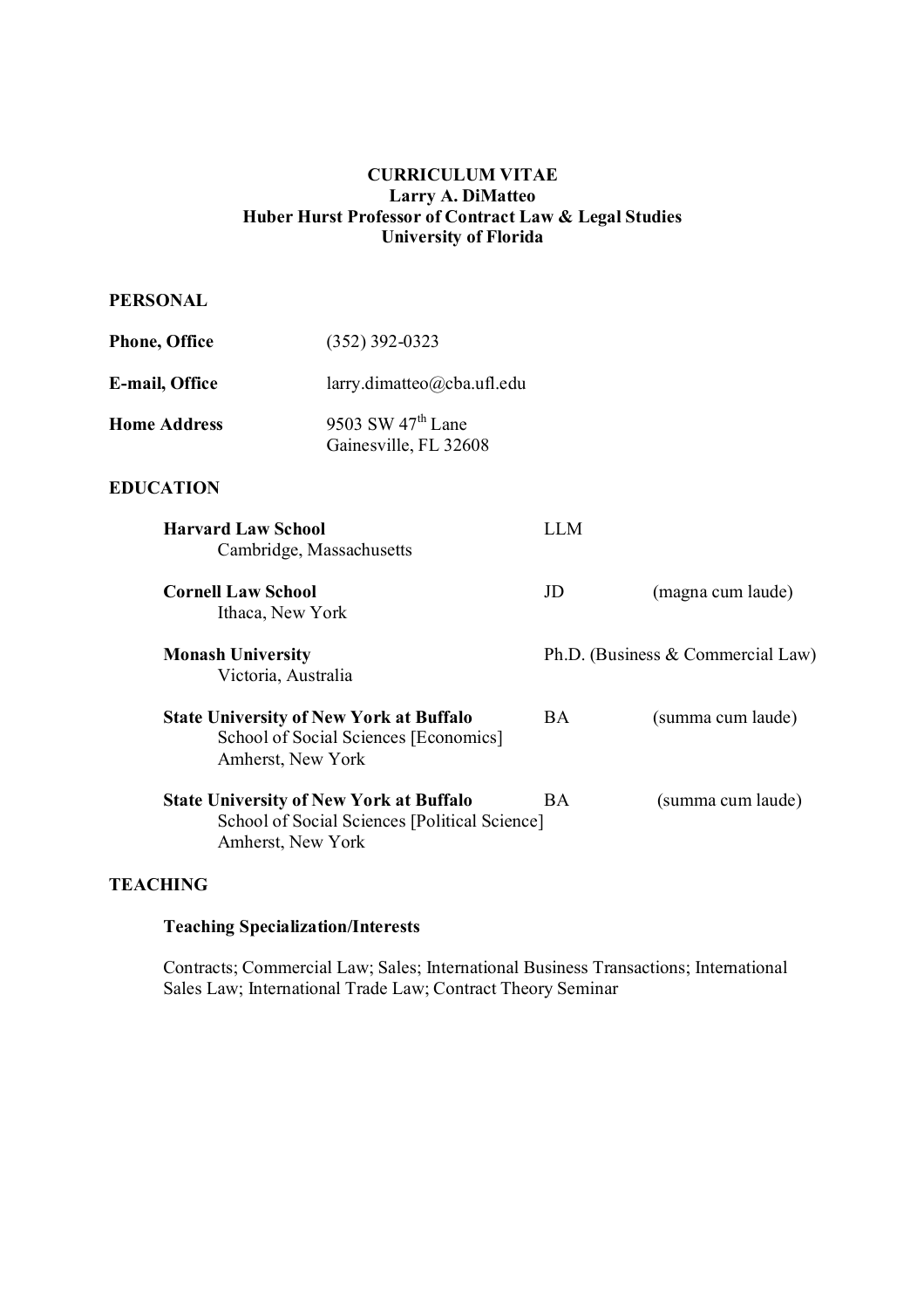# **EXPERIENCE**

## **Academic**

| Huber Hurst Professor of Contract Law & Legal Studies<br>2005 to present                                                                      |              |  |
|-----------------------------------------------------------------------------------------------------------------------------------------------|--------------|--|
| Affiliate Professor, Center for European Studies, College<br>of Liberal Arts and Sciences, University of Florida                              | 2010         |  |
| Leverhulme Trust Visiting Professor, University of Leicester,<br>School of Law                                                                | 2009         |  |
| Chairperson, Department of Management & Legal Studies                                                                                         | 2003 to 2006 |  |
| Associate Professor of Legal Studies<br>Warrington College of Business Administration<br>University of Florida<br>Gainesville, Florida        | 2002-2005    |  |
| <b>Awarded Tenure</b>                                                                                                                         | 2002         |  |
| Adjunct Professor, Levin College of Law<br>University of Florida<br>Gainesville, Florida<br>Seminar: Advanced Contract Theory                 | 2004         |  |
| <b>Assistant Professor of Legal Studies</b><br>Warrington College of Business Administration<br>University of Florida<br>Gainesville, Florida | 1999-2002    |  |
| <b>Assistant Professor of Business Law</b><br>Graduate School of Business Administration<br>University of Miami<br>Coral Gables, Florida      | 1993-1999    |  |
| <b>Awarded Tenure</b>                                                                                                                         | 1999         |  |
| Adjunct Professor, University at Buffalo Law School<br>Amherst, New York                                                                      |              |  |
| <b>International Business Transactions</b>                                                                                                    | 1999         |  |
| <b>Commercial Contract Practice</b>                                                                                                           | 1998         |  |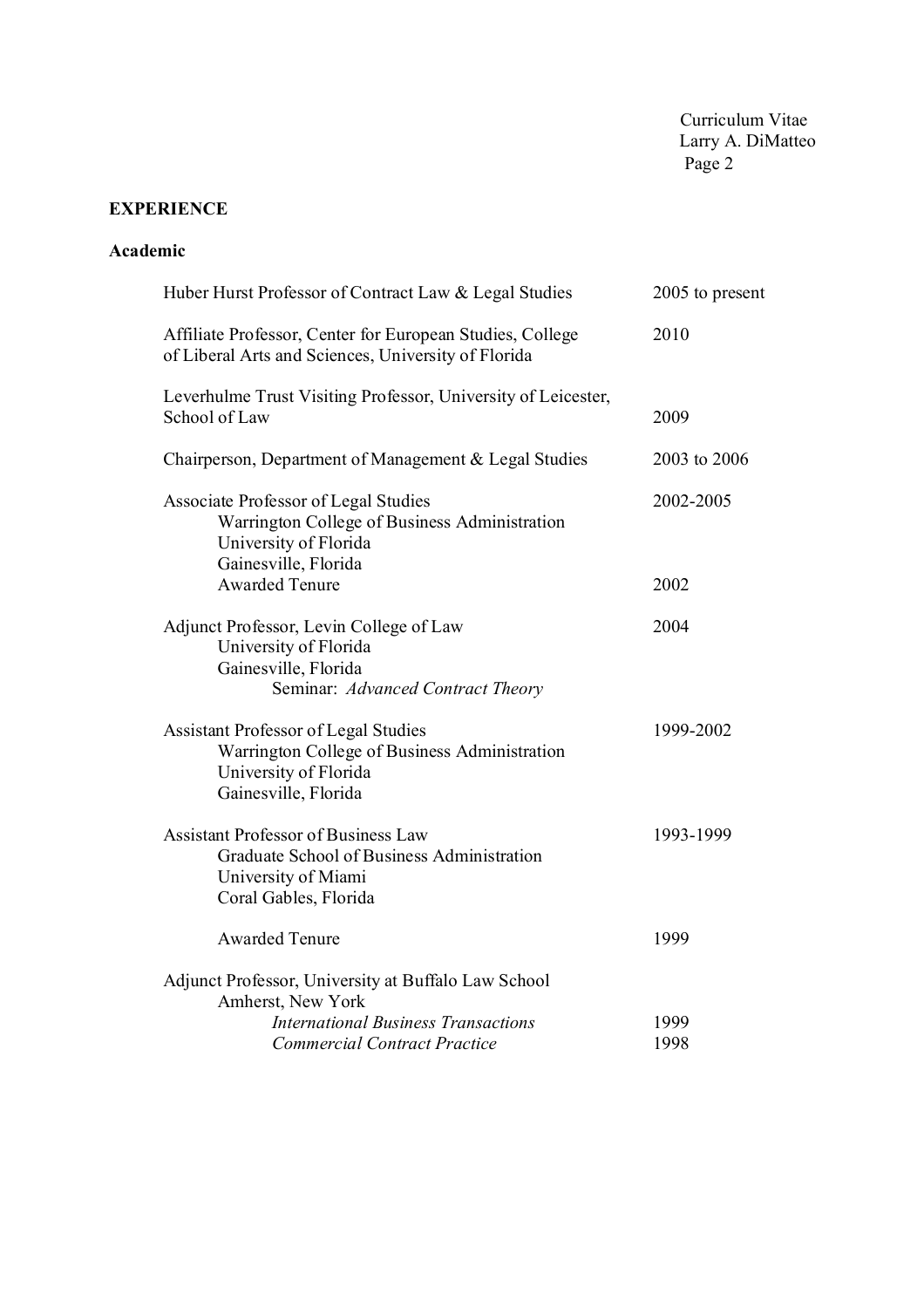#### **Non-Academic**

Attorney at Law, North Tonawanda, New York (Practice: General Business Law, Real Estate Law, Corporate Law); Town Court Prosecutor, Wheatfield, New York; Attorney at Law, Hodgson, Russ, Andrews, Woods & Goodyear, Buffalo, New York.

## **PUBLICATIONS Books and monographs**

DIMATTEO, LARRY A., THE LAW OF INTERNATIONAL CONTRACTING (2d ed. Wolters Kluwer Law International) (2009)

DIMATTEO, ET AL., VISIONS OF CONTRACT THEORY: RATIONALITY, BARGAINING, AND INTERPRETATION (Carolina Academic Press 2007)

DIMATTEO, LARRY A. & DHOOGE, LUCIEN, INTERNATIONAL BUSINESS LAW: A TRANSACTIONAL APPROACH (2d ed., Thomson/West) (2006)

DIMATTEO, ET AL., LAW OF INTERNATIONAL SALES: A CRITICAL ANALYSIS OF THE CISG (Cambridge University Press) (2005)

DIMATTEO, LARRY A., LAW OF INTERNATIONAL BUSINESS TRANSACTIONS (West Publishing 2003)

DIMATTEO, LARRY A., EQUITABLE LAW OF CONTRACTS: PRINCIPLES AND STANDARDS (Transnational Publishers 2001)

DIMATTEO, LARRY A., THE LAW OF INTERNATIONAL CONTRACTING (Kluwer Law International 2000)

DIMATTEO, LARRY A., CONTRACT THEORY: THE EVOLUTION OF CONTRACTUAL INTENT (Michigan State University Press 1998)

Books in Submission:

DIMATTEO, LARRY A., THE GLOBAL CHALLENGE OF INTERNATIONAL SALES LAW (Cambridge University Press 2011).

DIMATTEO, ET AL., CONTRACT IN CONTEXT: IDENTITY, POWER, AND CONTRACTUAL JUSTICE (manuscript being edited) (publication expected 2011-12)

DIMATTEO, LARRY A., THE EVOLUTION OF MODERN CONTRACT DOCTRINE (manuscript complete) (publication expected 2012).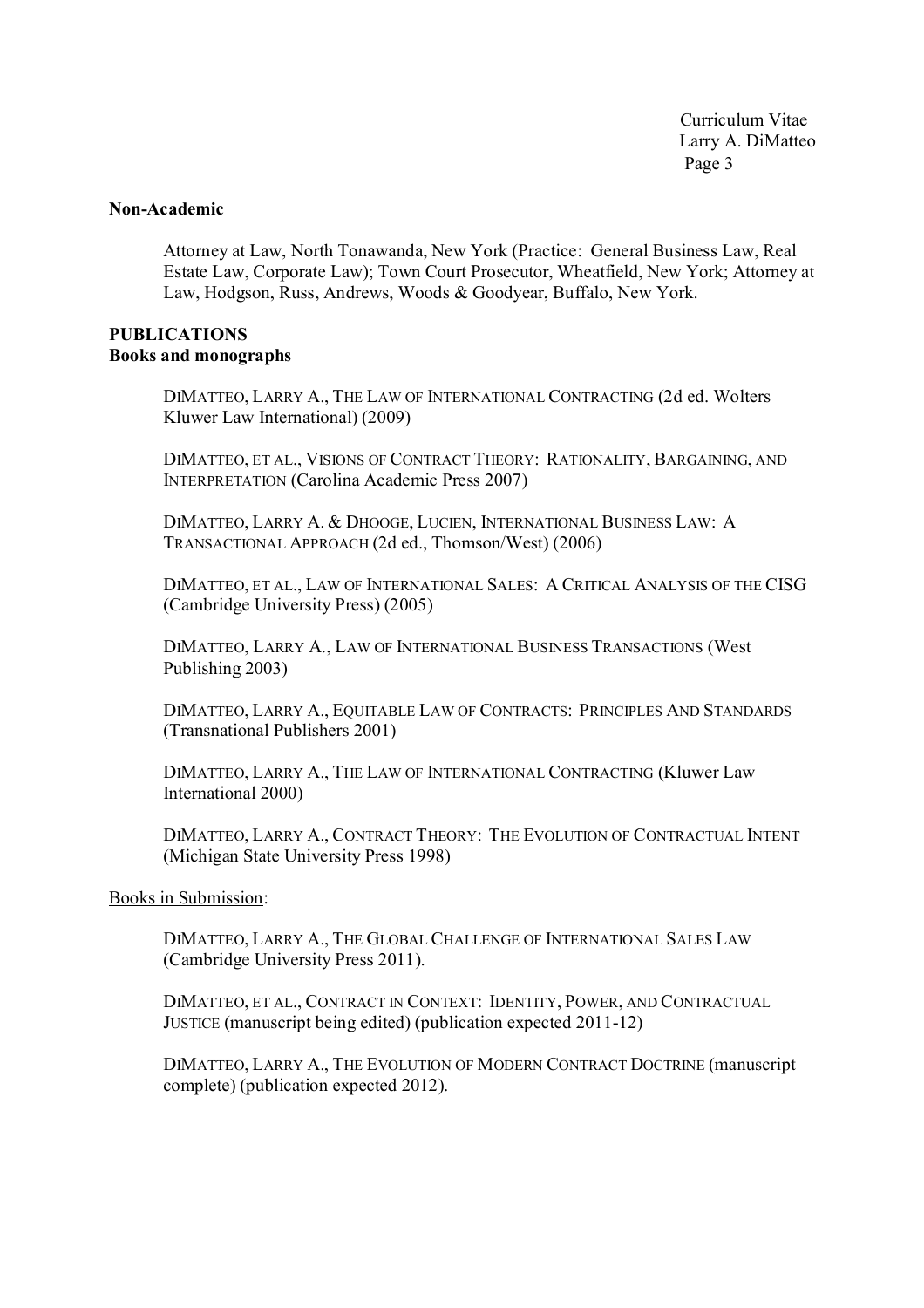#### **Law Articles**

**1090 citations** to work, including citations in over 300 law reviews, 6 law cases including, 5 in Federal Courts, 1 in State Supreme Court, CISG Advisory Opinion, *Amicus Curiae* Brief to U.S. Supreme Court, and in Congressional Testimony)

DiMatteo, Larry A., Robert Bird & Jason A. Colquitt, *Justice, Employment, and The Psychological Contract*, 90 OREGON LAW REVIEW\_\_\_ (forthcoming)

DiMatteo, Larry A., *The Scholarly Response to the Harmonization of International Sales Law*, 30 J. LAW & COMMERCE (2011) (in press)

DiMatteo, Larry A., *Cosmopolitanism and the Private Law Text*, EUROPEAN REVIEW OF PRIVATE LAW (forthcoming).

DiMatteo, Larry A., *The Transformation of American Business Organizations: The Ascendency of the Limited Liability Company*, 110 JOURNAL OF COMPARATIVE LAW 37 (2011).

DiMatteo, Larry A., *Critical Issues in the Formation of Contracts under the CISG*, 2 BELGRADE LAW REVIEW (2011) (in press).

DiMatteo, Larry A. & Daniel Ostas, *Comparative Efficiency in International Sales Law*, 26 AMERICAN U. INTERNATIONAL LAW JOURNAL 102 (2011)

DiMatteo, Larry A & Blake D. Morant, *Contracts in Context and Contracts as Context*, 45 WAKE FOREST L. REV. 549 (2010).

DiMatteo, Larry A., *Enforcement of Penalty Clauses: A Civil-Common Law Comparison,* 5 INTERNATIONAL COMMERCIAL LAW JOURNAL 193 (2010).

DiMatteo, Larry A., *Strategic Contracting: Contract Law as a Source of Competitive Advantage*, 47 AMERICAN BUSINESS LAW JOURNAL 727 (2010).

DiMatteo, Larry A & Samuel Flaks, *Beyond Rules*, 47 HOUSTON LAW REVIEW 297 (2010)

DiMatteo, Larry A., *Policing Limited Liability Companies through Contract Law*, 46 AMERICAN BUSINESS LAW JOURNAL 279 (2009)

DiMatteo, Larry A., *Contracts and Precedents*, 10 TENNESSEE JOURNAL OF BUSINESS LAW 262 (2009).

DiMatteo, Larry A., *Resale Price Agreements No Longer Prohibited*, J. ACADEMY OF MARKETING SCIENCE (2008).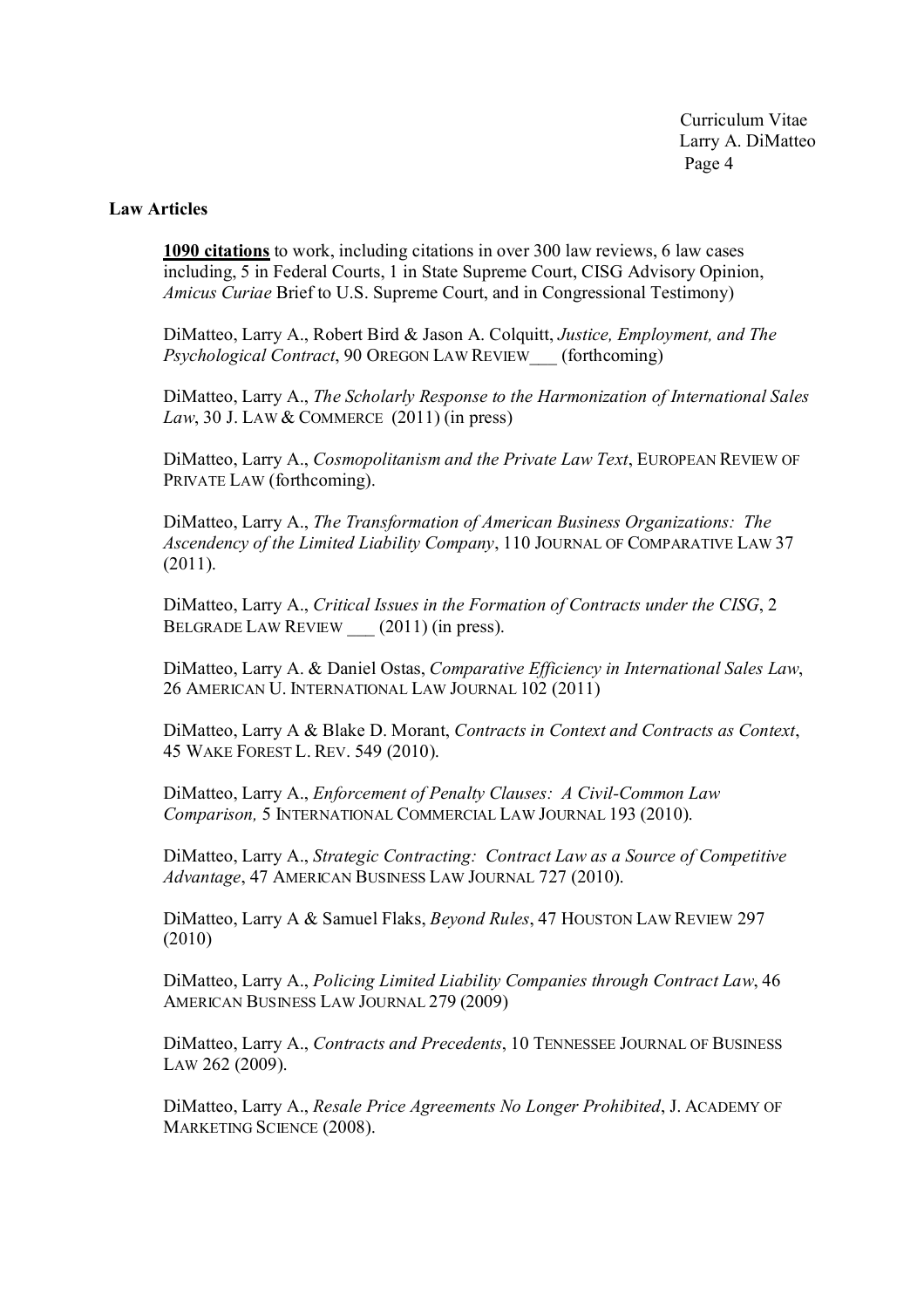Thomas, Robert E. & DiMatteo, Larry A., *Harmonizing the International Law of Business Method and Software Patents: Following Europe's Lead*, 16 TEXAS INTELLECTUAL PROPERTY LAW JOURNAL 1 (2007) (lead article).

DiMatteo, Larry A., Symposium: *The Enduring Legacy of Wood v. Lucy, Lady Duff-Gordon: Cardozo, Anti-Formalism, and the Fiction of Non-Interventionism*, 28 PACE UNIVERSITY LAW REVIEW 315 (2007).

DiMatteo, Larry A. & Anenson, T. Leigh, *Teaching Law and Theory through Context: Contract Clauses in Legal Studies Education*, 24 JOURNAL OF LEGAL STUDIES EDUCATION 19 (2007) (Hoeber Award Winner for "Best Article")

DiMatteo, Larry A., *Penalties as Rational Response to Bargaining Irrationality*, 2006 MICHIGAN STATE LAW REVIEW 883 (2006).

DiMatteo, Larry A., *A Theory of Interpretation in the Realm of Idealism*, 5 DEPAUL BUSINESS & COMMERCIAL LAW JOURNAL 17 (2006)

DiMatteo, Larry A. & Rich, Bruce L., *A Consent Theory of Unconscionability: An Empirical Analysis of Law in Action*, 33 FLORIDA STATE LAW REVIEW 1067 (2006).

DiMatteo, Larry A., *Reason and Context: A Dual Track Theory of Interpretation*, 109 PENN STATE LAW REVIEW, 397-486 (2004) (lead article).

DiMatteo, Larry A., Dhooge, Lucien, Greene, Stephanie, Maurer, Virginia & Pagnattaro, Marisa, *The Interpretive Turn in International Sales Law: An Analysis of Fifteen Years of CISG Jurisprudence*, 24 NORTHWESTERN JOURNAL OF INTERNATIONAL LAW & BUSINESS 299-440 (2004) (Ralph Bunche Award Winner).

DiMatteo, Larry A., Dosanjh, Kiren, Frantz, Paul L., Bowal, Peter, & Stoltenberg, Clyde, *The Doha Declaration and Beyond: Giving a Voice to Non-Trade Concerns Within the WTO Trade Regime*, 36 VANDERBILT JOURNAL OF TRANSNATIONAL LAW 95-160 (2003)

DiMatteo, Larry A., *Contract Talk: Reviewing the Historical and Practical Significance of the Principles of European Contract Law*, 43 HARVARD INTERNATIONAL LAW JOURNAL 569-581 (2002) (development essay)

DiMatteo, Larry A., *International Internet Transactions and the New Problem of Business Method Patents*, 28 RUTGERS COMPUTER & TECHNOLOGY LAW JOURNAL 1 (2002).

DiMatteo, Larry A., *A Theory of Efficient Penalty: Eliminating the Law of Liquidated Damages*, 38 AMERICAN BUSINESS LAW JOURNAL 633-733 (2001) (Hoeber Award Winner for "Best Article")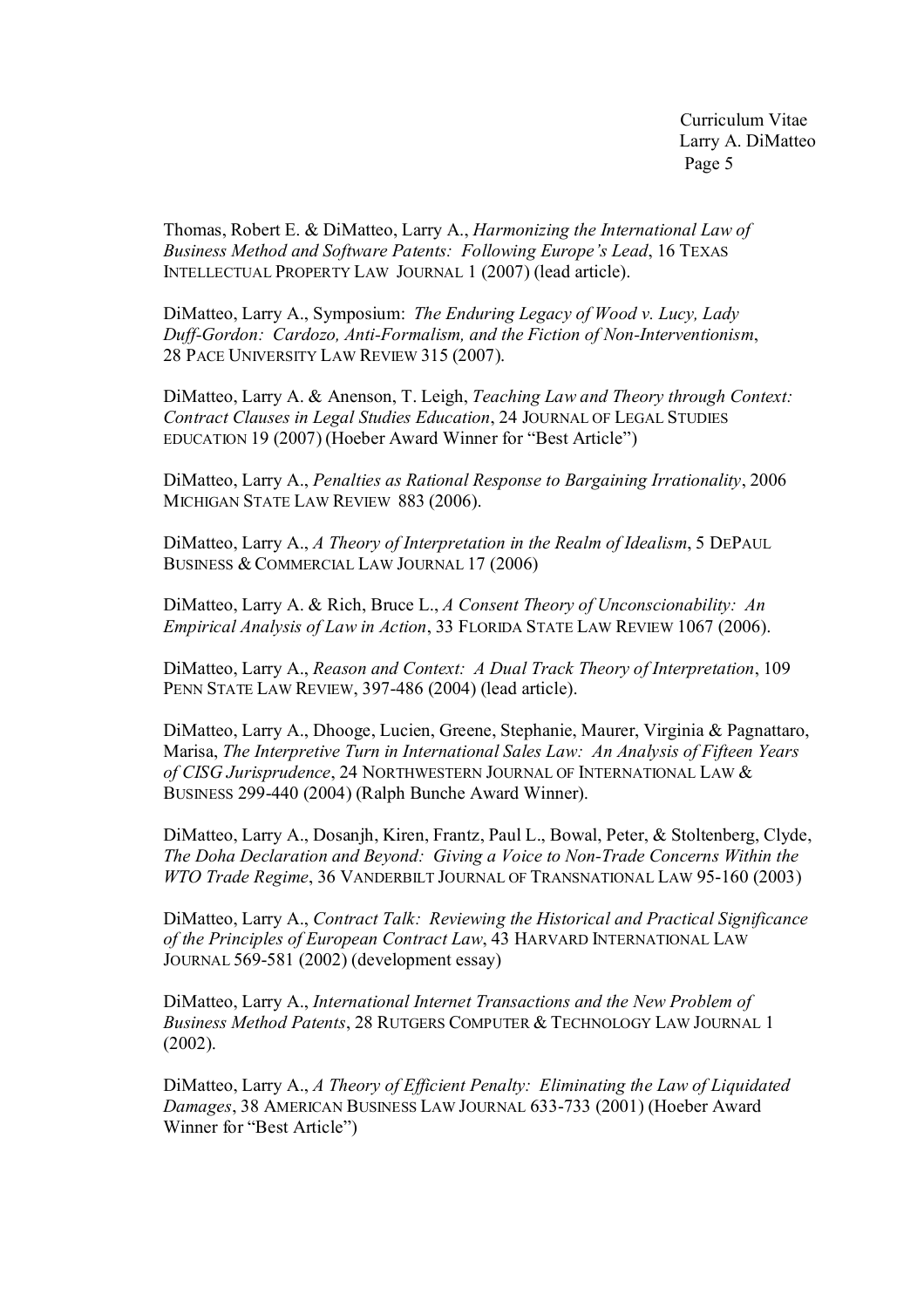DiMatteo, Larry A., *The History of Natural Law Theory: Transforming Embedded Influences into a Fuller Understanding of Modern Contract Law*, 60 UNIVERSITY OF PITTSBURGH LAW REVIEW 839-921 (1999)

DiMatteo, Larry A., *Equity's Modification of Contract: An Analysis of the Twentieth Century's Equitable Reformation of Contract*, 33 NEW ENGLAND LAW REVIEW 265-364 (1999) (lead article)

DiMatteo, Larry A., *The CISG and the Presumption of Enforceability: Unintended Contractual Liability in International Business Dealings,* Vol. 22 YALE JOURNAL OF INTERNATIONAL LAW 111-170 (1997).

DiMatteo, Larry A., *The Counterpoise of Contracts: The Reasonable Person Standard and The Subjectivity of Judgment*, 48 SOUTH CAROLINA LAW REVIEW 293-356 (1997)

DiMatteo, Larry A., *An International Contract Law Formula: The Informality of International Business Transactions*, 23 SYRACUSE JOURNAL OF INTERNATIONAL LAW & COMMERCE 67-111 (1997).

Munter, Paul, Sacasas, Rene, & DiMatteo, Larry, *Employee Leasing's Legal Snares*, 79 JOURNAL OF MANAGEMENT ACCOUNTING 28-34 (1997).

DiMatteo, Larry A. & Meagher, Michael J., *Broken Promises: The Failure of the 1920's Native-American Irrigation and Assimilation Policies*, 19 UNIVERSITY OF HAWAII LAW REVIEW 1-36 (1997)

DiMatteo, Larry A., *The Downside of Technology: Managing "Human Factors" Liability*, 47 LABOR LAW JOURNAL 303-309 (1996).

DiMatteo, Larry A., *The Norms of Contracts: The Fairness Inquiry and the "Law of Satisfaction"--A Nonunified Theory,* Vol. 24 HOFSTRA LAW REVIEW 349-454 (1995).

DiMatteo, Larry A., *Managing the Legal Factor: The Legal Implications of Business Decision-Making,* 4 JOURNAL OF LEGAL STUDIES IN BUSINESS 165-181 (1995).

DiMatteo, L. & Sacasas, R., *Credit And Value "Comfort" Instruments: Crossing The Line From Assurance To Legally Significant Reliance And Toward A Theory of Enforceability,* 47 BAYLOR UNIVERSITY LAW REVIEW 357-423 (1995).

DiMatteo, L., Sacasas, R., & Munter, P., *Employee Leasing: Is It "A Safe Harbor"?,* 65 CPA JOURNAL 66-67 (Sept. 1995).

DiMatteo, L., *Depersonalization of Personal Service Contracts: The Search For A*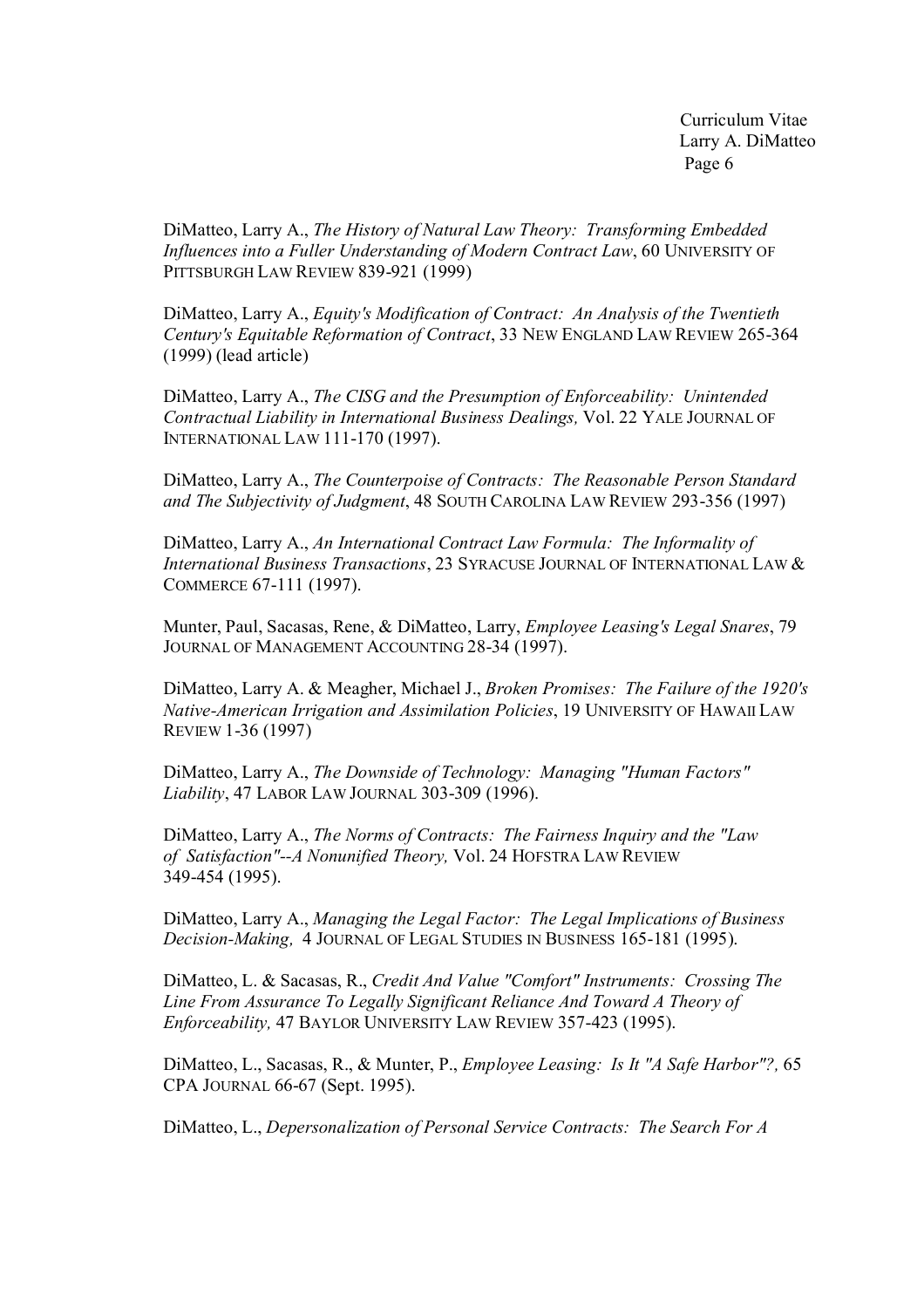*Modern Approach to Assignability,* 27 AKRON LAW REVIEW 407-443 (1994).

DiMatteo, L. and Wiesner, D., *Academic Honor Codes: A Legal and Ethical Analysis,*  Vol. 19, SOUTHERN ILLINOIS UNIVERSITY LAW JOURNAL 49-106 (1994).

DiMatteo, L. & Furry, K., *Reciprocity: A Workable Standard For Foreign Government Antitrust Standing?*, 15 CORNELL INTERNATIONAL LAW JOURNAL 355-396 (1982).

DiMatteo, L., *Bank Participation in Export Trading Companies*, 5 ASILS INTERNATIONAL LAW JOURNAL 1 (1981)

#### **Miscellaneous Journal Articles**

DiMatteo, Larry A., *The Value of Legal Studies Research*, 43 AMERICAN BUSINESS LAW JOURNAL 608 (2006) (editor's corner)

DiMatteo, Larry A. & Marsnik, Susan J., Active Learning in Legal Studies Education: Negotiating and Drafting of Contracts , 33 ACAD. LEGAL STUD. BUS. NATIONAL PROCEEDINGS (2004)

DiMatteo, Larry A., *Resolving International Contract Disputes,* American Arbitration Association, DISPUTE RESOLUTION JOURNAL 75-79 (1998).

DiMatteo, Larry A., *Trade Dress Infringement circa 1996*, 25 JOURNAL OF THE ACADEMY OF MARKETING SCIENCE 270-271 (1997).

DiMatteo, L. & Sacasas, R., *Employee Leasing,* 41 BUSINESS & ECONOMIC REVIEW 16-20 (1995).

DiMatteo, L., *Advertising Consultants Have Standing To Sue Under The Sherman Antitrust Act*, 22 JOURNAL OF THE ACADEMY OF MARKETING SCIENCE 92 (1994).

DiMatteo, L., *"Letter" And the "Spirit" of Corporate Ethics Codes: A Re-Examination of Purpose,* 20 BUSINESS & PUBLIC AFFAIRS 7-12 (Fall 1994).

DiMatteo, L., *Advertisers Beware: The Seventh Circuit Gives The FTC Free Rein in Deciding Whether Advertising is Deceptive*, 22 JOURNAL OF THE ACADEMY OF MARKETING SCIENCE 89 (1994).

#### **Working Papers**

Larry A. DiMatteo & Sandra Miller, "Teaching Law through the Lens of Extra-Legal Sources" (to be presented at Cambridge University Conference, March 29, 2010), Submission Expected: March 2011.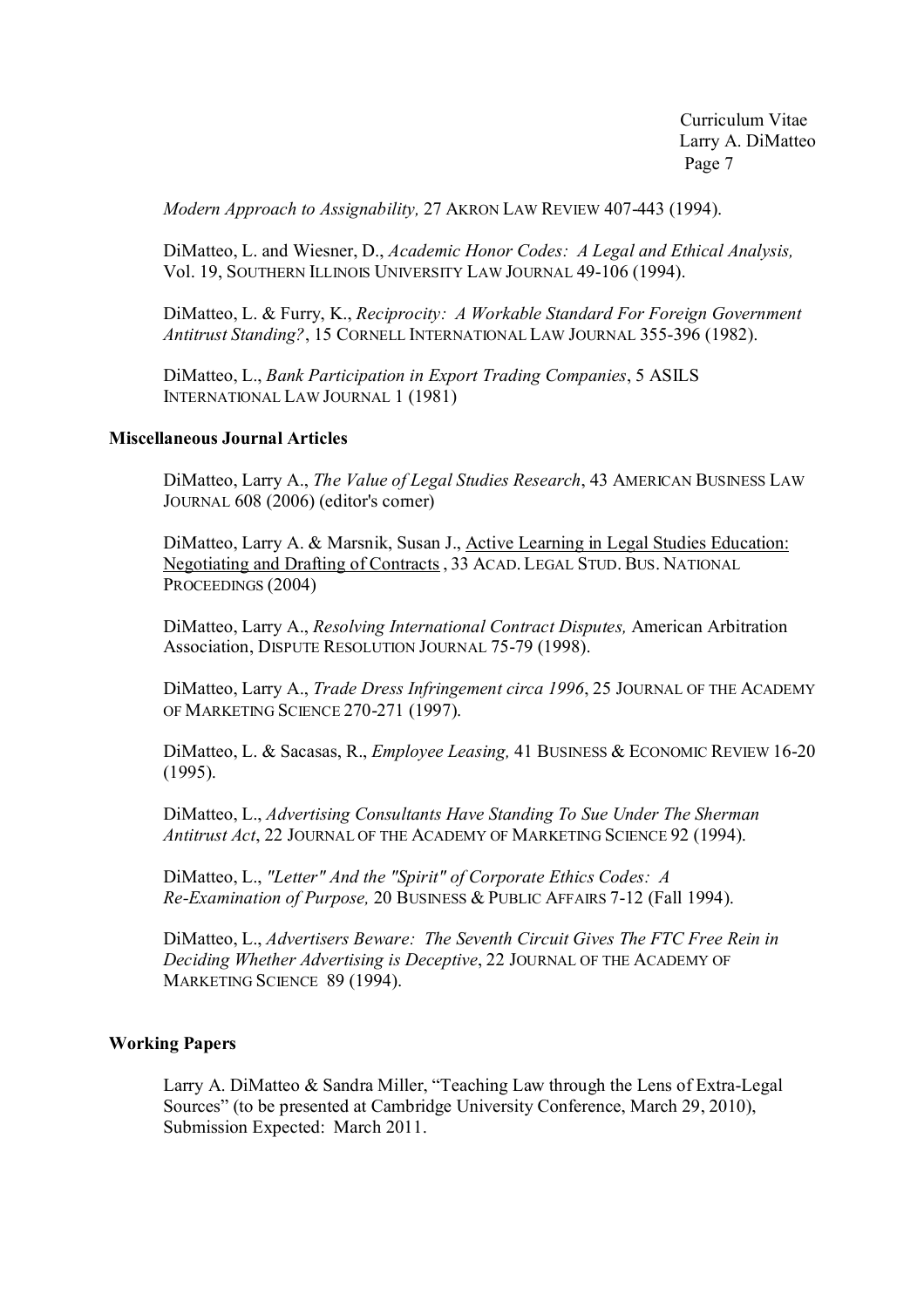Larry A. DiMatteo, "Contract Formation under the United Nations Convention on Contracts for the International Sale of Goods—Articles 14 through 19" to be incorporated in the "Enhanced CISG Digest."

Samuel Flaks, Samuel Levine, & Larry A. DiMatteo, "Jewish Law as Precursor to the Western Legal Tradition," Spring 2012.

## **Book Chapters**

DiMatteo, Larry A., "Limited Liability Companies and Fiduciary Duties," in COMPENSATION OF PRIVATE LOSSES: THE EVOLUTION OF TORTS IN EUROPEAN BUSINESS LAW (Reiner Schulze ed. 2011)

DiMatteo, Larry A. "Case Law Precedent and Legal Writing" in METHODOLOGY OF THE CISG (André Janssen & Olaf Meyer eds., Sellier Publishers, 2009)

DiMatteo, Larry A. & Robert E. Thomas, "Unifying the International Law of Business Method and Software Patents" in THE GLOBAL CHALLENGE OF INTELLECTUAL PROPERTY RIGHTS (Robert Bird & Subhash Jain eds., Edward Elgar: 2008).

## **PROFESSIONAL**

## **Editorial and Officer Positions**

| Ad hoc Reviewer<br><b>Stanford Law Review</b>                                 | 2010            |
|-------------------------------------------------------------------------------|-----------------|
| Ad hoc Reviewer<br><b>Law and Society Review</b>                              | 2010            |
| <b>Advisory Editor</b><br><b>American Business Law Journal</b>                | 2007 to present |
| <b>Staff Editor</b><br><b>Journal of Legal Studies in Business</b>            | 2008 to present |
| National Delegate<br><b>Southeastern Academy of Legal Studies in Business</b> | 2007 to 2009    |
| Editor-in-Chief<br><b>American Business Law Journal</b>                       | 2006            |
| Senior Articles Editor                                                        | 2003-2005       |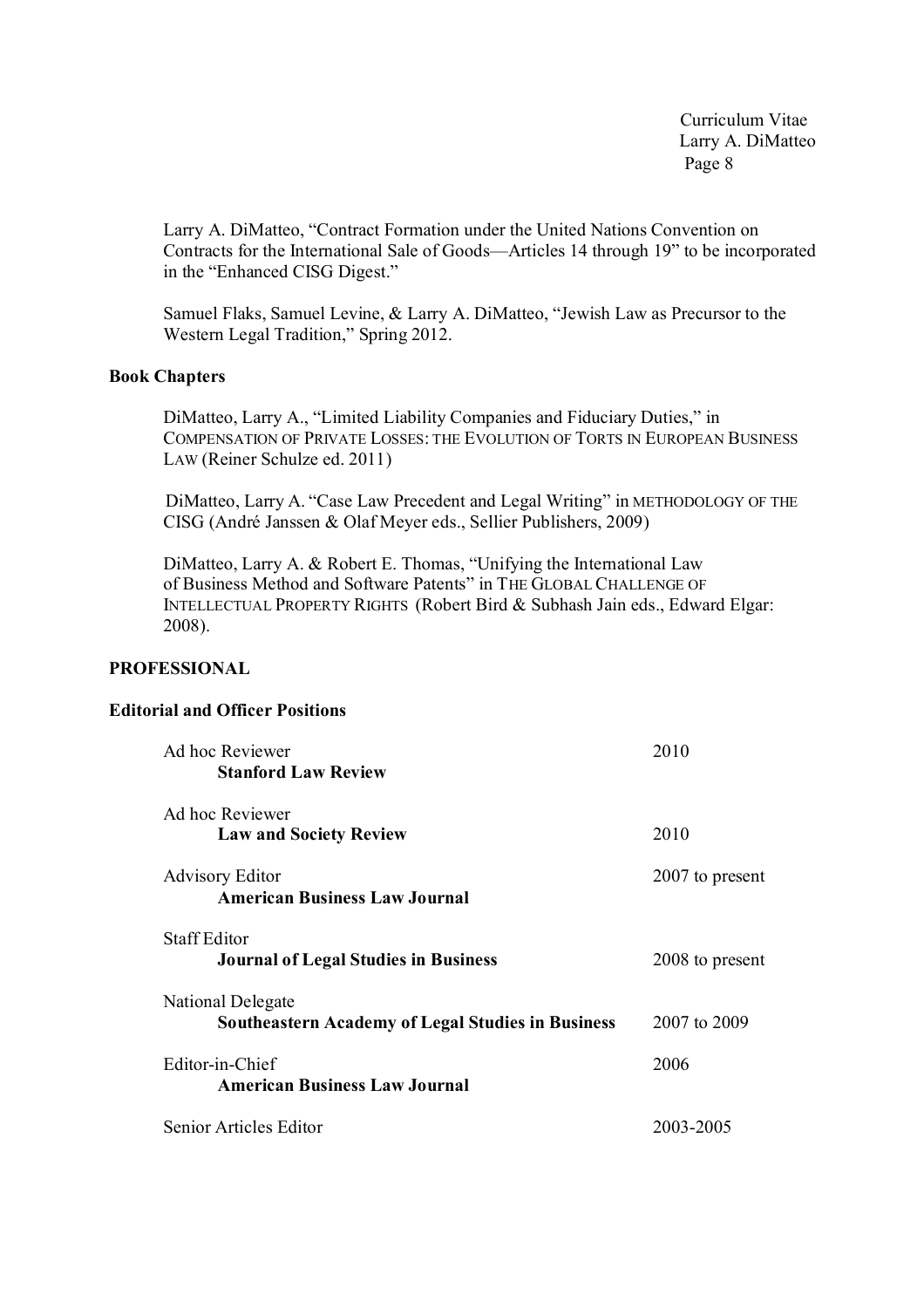|                                                                                                                 | Curriculum Vitae<br>Larry A. DiMatteo<br>Page 9 |
|-----------------------------------------------------------------------------------------------------------------|-------------------------------------------------|
| <b>American Business Law Journal</b><br>President<br><b>Southeastern Academy of Legal Studies in Business</b>   | 2006-7                                          |
| President<br><b>International Law Section, Academy of Legal Studies in Business</b>                             | 2003                                            |
| <b>Editorial Board</b><br><b>International Contract Adviser</b>                                                 | 2002-2003                                       |
| <b>Staff Editor</b><br><b>American Business Law Journal</b><br>The Academy of Legal Studies in Business         | 1996-2003                                       |
| <b>Advisory Editor</b><br><b>International Business Law Journal</b><br>The Academy of Legal Studies in Business | 2000-2003                                       |
| <b>Staff Editor</b><br>The Journal of Legal Studies Education<br>The Academy of Legal Studies in Business       | 1996-1999                                       |
| Ad Hoc Reviewer, Journal of Legal Studies in Business                                                           | 2004 to present                                 |
| Ad Hoc Reviewer, Journal of Public Policy & Marketing                                                           | 2003-04                                         |
| Professional and honorary organizations                                                                         |                                                 |
| Academy of Legal Studies in Business                                                                            |                                                 |

Academy of Legal Studies in Business American Society of International Law British Institute of International & Comparative Law Editor-in-Chief, *American Business Law Journal* (2005-06) Order of the Coif Phi Beta Kappa President, Southeastern Academy of Legal Studies in Business (2006-07) President, International Law Section, Academy of Legal Studies in Business, (2000-01) Society of Legal Scholars (United Kingdom)

#### **International Initiatives**

Host 2011 Conference entitled "The Global Challenges of International Sales Law" at the University of Florida (Sponsored by grants from CIBER, Warrington College of Business, and the University of Florida). Co-sponsors include Institute of International Commercial Law and the Center for European Studies. Sponsorship from the United Nations (UNCITRAL) is in process of acceptance.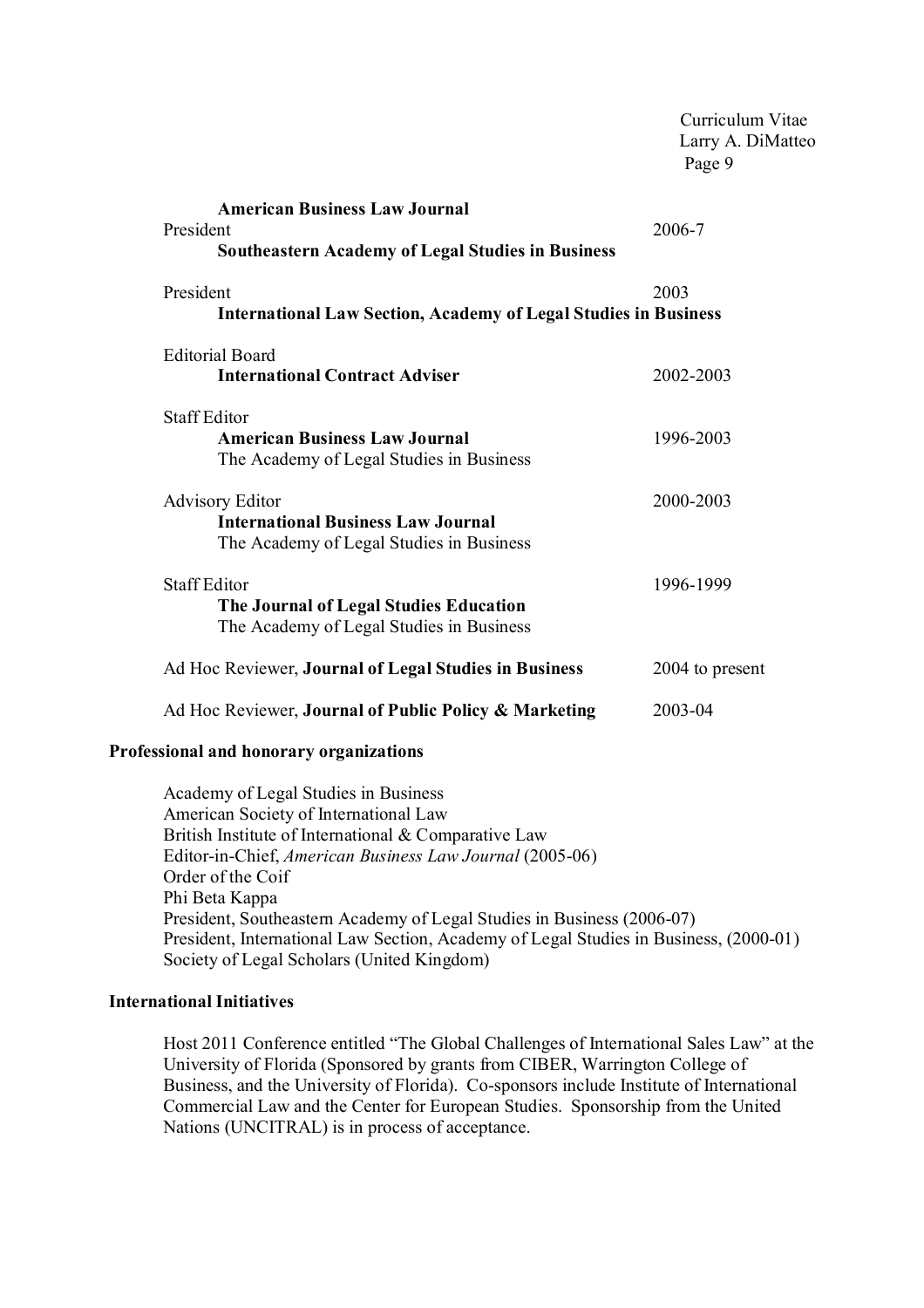Author Committee, "Enhanced Digest Project." The project will interpret international case law and legal scholarship relating to the *United Nations Convention on Contracts for the International Sale of Goods* for publication by West Publishing.

#### **Grants**

Center for International Business Education & Research (CIBER) Research Grant, 2009-2012

Graham Center Case Study Grant, 2010

Center for European Studies (CES) Course Enhancement Grant (2010-11)

Leverhulme Trust Grant, United Kingdom (2009-12).

Faculty Enhancement Grant (FEO), University of Florida (2009)

Warrington Summer Research Grants, Warrington College of Business: 2000, 2001, 2003-2011.

Center for International Business Education & Research (CIBER) Research Grant, 2000-2001

## **Awards & Honors**

Fulbright Scholar Award, 2011-12 (Bulgaria)

"Larry A. DiMatteo Senior Scholar Award" established by Southeastern Academy of Legal Studies in Business

2010 Warrington College Graduate Teacher of the Year Award

Winner, Indiana CIBER-ALSB International Case Study Competition (2010) (coauthored with Virginia Maurer).

Co-Chair of Symposium entitled *Contract in Context: Identity, Power and Contractual Justice* sponsored by the WAKE FOREST LAW REVIEW (March 26, 2010).

2010 Undergraduate Teacher of the Year Award

Southeastern Academy of Legal Studies in Business "Best Paper Award" (2008).

Ralph C. Hoeber Award (Best Article in Volume 24 of *Journal of Legal Studies Education*), Awarded by Academy of Legal Studies in Business, August 12, 2007.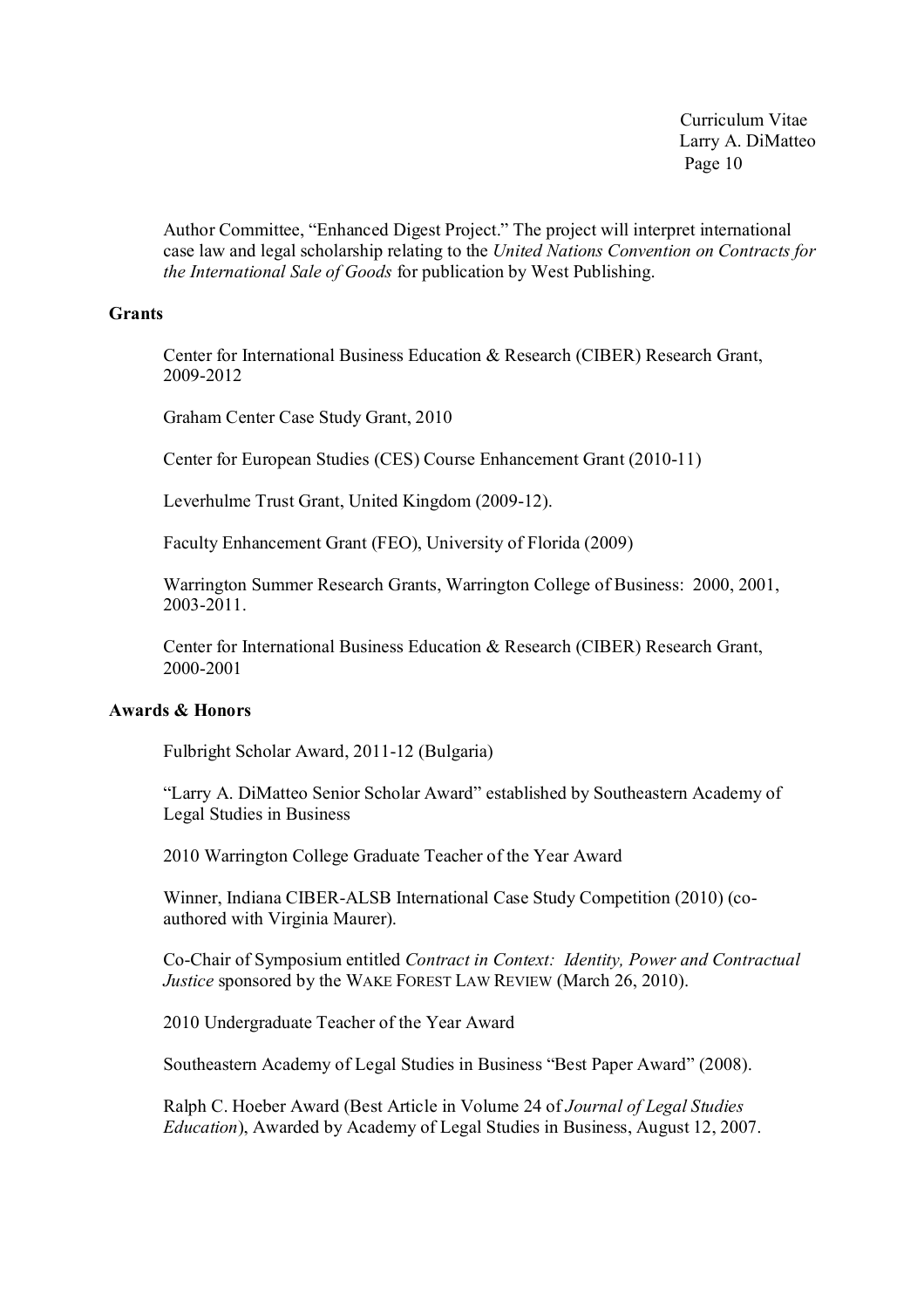Pacific Southwest Academy of Legal Studies in Business "Best Paper Award" (2006)

Ray August Award for Master Teacher of International Business Law, Academy of Legal Studies in Business (2005)

Ralph J. Bunche Award, "Best International Law Paper," International Law Section of the Academy of Legal Studies in Business (2003).

Ralph C. Hoeber Award (Best Article in Volume 38 of *American Business Law Journal*), Awarded by Academy of Legal Studies in Business, August 11, 2001.

Certificate of Appreciation for Contribution to the Literature for the Advancement of Management Accounting, Institute of Management Accountants, 1996-97.

## **University and College Service**

Chair, Department of Management Faculty Advisory Committee Sabbatical Committee FEO Awards Committee Teaching Committee Ph.D. Committee (Bruce Rich) Hiring Committees Peer Teaching Evaluations Honors Thesis Supervisor University Scholars Program Pre-law Advising

## **Other Professional Activities**

| Co-Track Chair: |                                                     |
|-----------------|-----------------------------------------------------|
| Topic:          | Business Law: Strategy, Patents, and Privacy Rights |
| Sponsor:        | Northeast Decision Sciences Institute               |
| Date:           | April 14, 2011, Montreal, Canada                    |

#### Panelist:

| Topic:   | Proactive Law and Strategy            |
|----------|---------------------------------------|
| Sponsor: | Northeast Decision Sciences Institute |
| Date:    | April 14, 2011, Montreal, Canada      |

#### Presenter:

| Topic:   | "Critical Issues in the Formation of Contracts"           |
|----------|-----------------------------------------------------------|
| Sponsor: | 6 <sup>th</sup> Annual International Contracts Conference |
| Date:    | February 11, 2011, St. Petersburg, Florida                |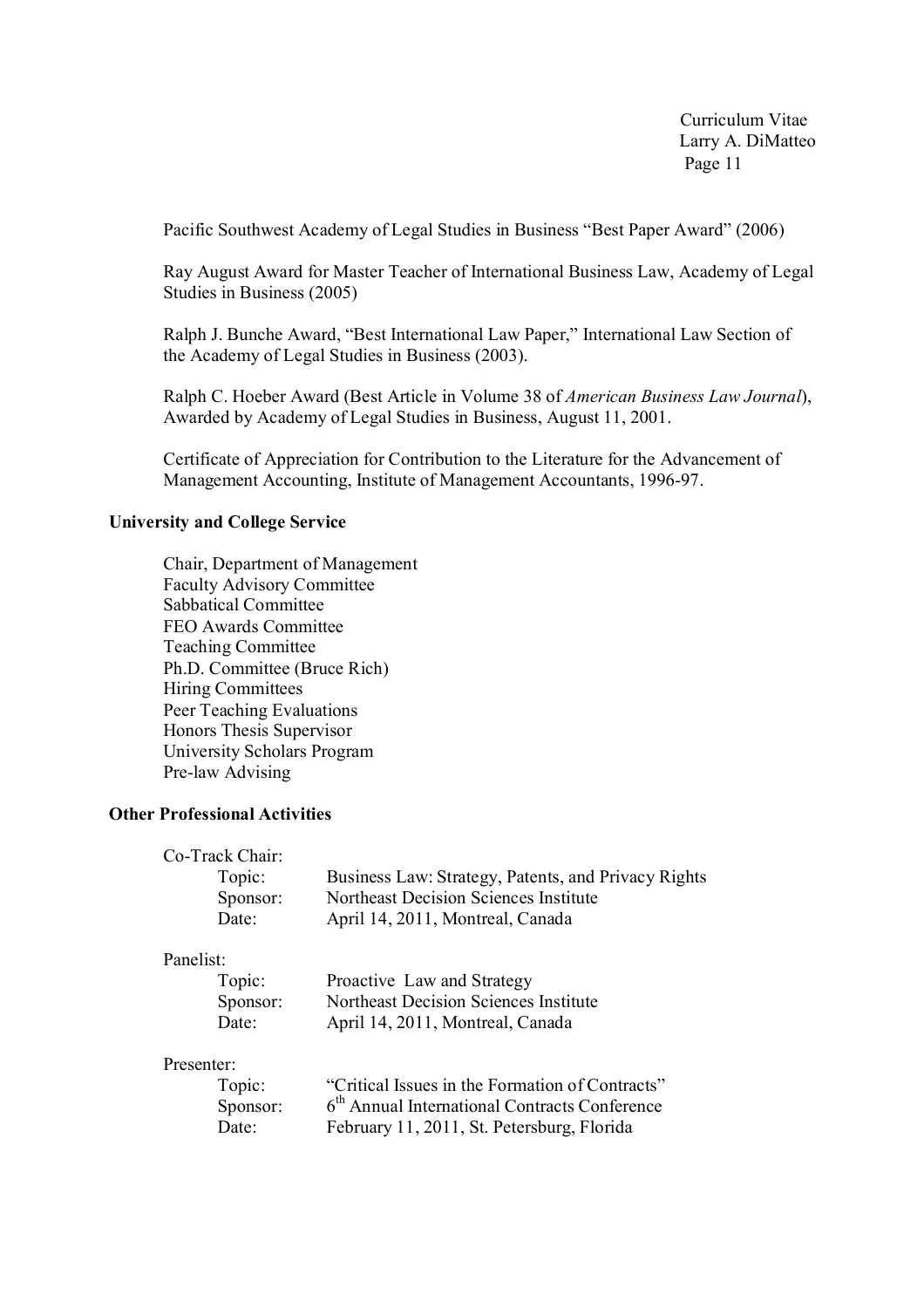| Arbitrator<br>Topic:<br>Sponsor:<br>Date:                                           | UN Convention on Contracts for the International Sale of Goods<br>Willlem C. Vis International Commercial Moot Competition<br>April 12, 2010, Vienna, Austria                                                                     |
|-------------------------------------------------------------------------------------|-----------------------------------------------------------------------------------------------------------------------------------------------------------------------------------------------------------------------------------|
| Presenter & Co-Chair:<br>Topic:<br>Sponsor:<br>Date:                                | "Contract in Context and Contract as Context"<br>Wake Forest Law Review, Wake Forest Law School<br>March 26, 2010, Winston-Salem, North Carolina                                                                                  |
| Presenter:<br>Topic:<br>Sponsor:<br>Date:                                           | "Issacs' Cycle Theory of Legal Development"<br>Contract Law Conference, University of Las Vegas, Nevada<br>February 2010                                                                                                          |
| Presenter:<br>Topic:<br>Sponsor:<br>Date:                                           | "Beyond Rules"<br>University of Michigan, Ross School of Business<br>January 29, 2010, Ann Arbor, Michigan                                                                                                                        |
| Presenter:<br>Topic:<br>Sponsor:<br>Date:                                           | Leverhume Trust Grant Lecture: "Empirical Legal Research<br>Methodologies in Contract and Sales Law"<br>University of Leicester<br>July 23, 2009, Leicester, United Kingdom                                                       |
| Presenter:<br>Topic:<br>Sponsor:<br>Date:                                           | "Comparative Analysis: UCC, BGB, and the United Nations<br>Convention on Contracts for the International Sale of Goods"<br>University of Muenster<br>July 17, 2009, Muenster, Germany                                             |
| Presenter:<br>Topic:<br>Sponsor:<br>Date:<br>Judged:<br>Topic:<br>Sponsor:<br>Date: | "The Commonality of U.S.-German Sales Law"<br>Johannes Gutenberg University<br>July 14, 2009, Mainz, Germany<br>Student Team, International Commercial Arbitration Moot<br>University of Florida College of Law<br>March 23, 2009 |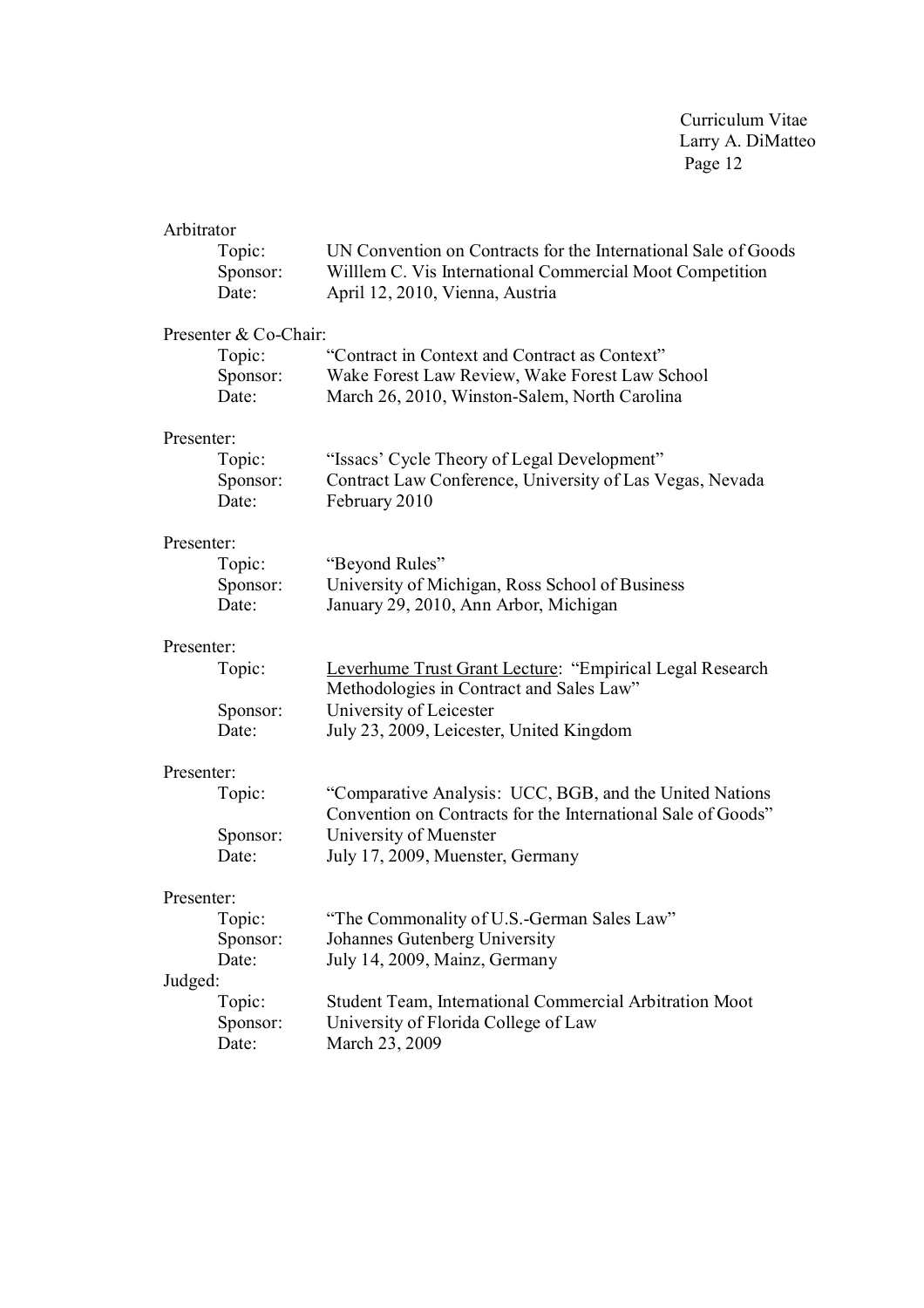| Presenter: |                   |                                                                                                                                                                |  |
|------------|-------------------|----------------------------------------------------------------------------------------------------------------------------------------------------------------|--|
|            | Topic:            | "Conservative Legal Realism: Nathan Isaacs, Jewish Law &                                                                                                       |  |
|            | Sponsor:          | Modern Legal Theory"<br>Southeastern Academy of Legal Studies in Business                                                                                      |  |
|            | Date:             | November 7, 2008; Atlanta                                                                                                                                      |  |
| Presenter: |                   |                                                                                                                                                                |  |
|            | Topic:            | "Drafting through Precedents"                                                                                                                                  |  |
|            | Sponsor:          | <b>Emory Law School</b>                                                                                                                                        |  |
|            | Date:             | May 31, 2008; Atlanta                                                                                                                                          |  |
| Lecturer:  |                   |                                                                                                                                                                |  |
|            | Topic:            | "International Business Methods and Software Patents                                                                                                           |  |
|            | Sponsor:          | McGill Law School                                                                                                                                              |  |
|            | Date:             | March 27, 2008; Montreal                                                                                                                                       |  |
| Judged:    |                   |                                                                                                                                                                |  |
|            | Topic:            | Student Team, International Commercial Arbitration Moot                                                                                                        |  |
|            | Sponsor:<br>Date: | University of Florida College of Law<br>February 25, 2008                                                                                                      |  |
|            |                   |                                                                                                                                                                |  |
|            | Presenter:        |                                                                                                                                                                |  |
|            | Topic:            | "Sources of Law: A Comparative Analysis of Case & Arbitral<br>Decisions Applying the CISG"                                                                     |  |
|            | Sponsor:          | Queen Mary Law School, University of London, Centre for<br>Commercial Law Studies.                                                                             |  |
|            | Date:             | February 7, 2008; London                                                                                                                                       |  |
| Presenter: |                   |                                                                                                                                                                |  |
|            | Topic:            | "Cardozo, Anti-Formalism, and the Fiction of Non-<br>Interventionism"                                                                                          |  |
|            | Sponsor:          | Pace University Law School                                                                                                                                     |  |
|            | Date:             | November 9, 2007: White Plains, NY                                                                                                                             |  |
| Presenter: |                   |                                                                                                                                                                |  |
|            | Topic:            | "Survival of the Efficient?: An Economic Perspective on the<br>United Nations Convention on Contracts for the International Sale<br>of Goods' Choice of Rules" |  |
|            | Sponsor:          | Southeastern Academy of Legal Studies in Business                                                                                                              |  |
|            | Date:             | November 2, 2007; Memphis, TN                                                                                                                                  |  |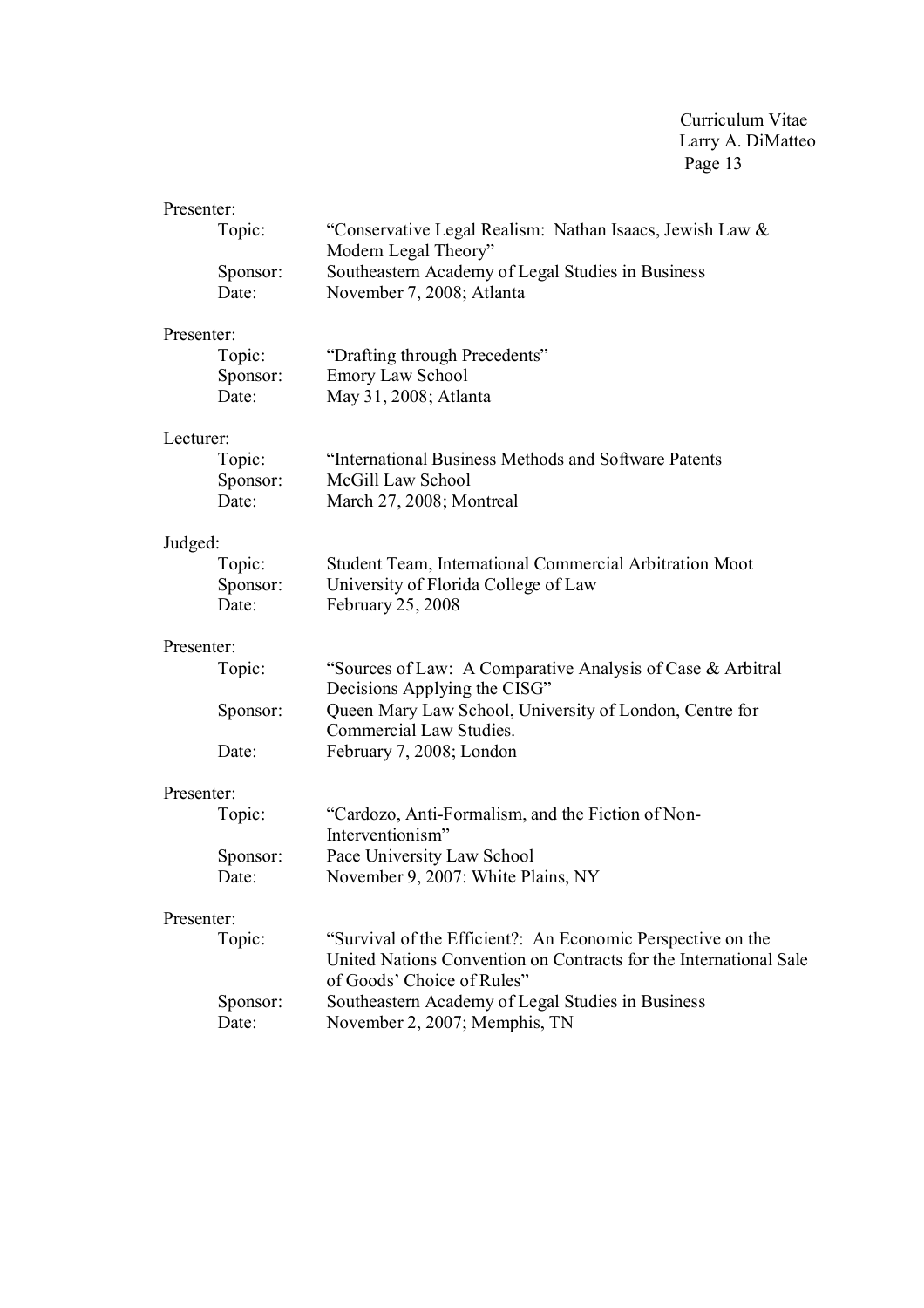|            | Presenter/Panelist    |                                                                                                                                                                         |  |
|------------|-----------------------|-------------------------------------------------------------------------------------------------------------------------------------------------------------------------|--|
|            | Topic:                | "Alphabet Soup: How the UCC, CISG, UNIFROIT Principles,<br>UETA, E-SIGN, and the U.N. Electronic Communications<br>Convention Interact in International Sales of Goods" |  |
|            | Sponsor:              | American Bar Association, Committee on Uniform Commercial<br>Code                                                                                                       |  |
|            | Date:                 | August 12, 2007; San Francisco                                                                                                                                          |  |
| Presenter: |                       |                                                                                                                                                                         |  |
|            | Topic:                | "Unifying the International Law of Software and Business Method<br>Patents"                                                                                             |  |
|            | Sponsor:              | University of Connecticut, CIBER: The Global Challenge of<br><b>Intellectual Property Rights</b>                                                                        |  |
|            | Date:                 | May 12, 2007, Storrs, CT                                                                                                                                                |  |
| Presenter: |                       |                                                                                                                                                                         |  |
|            | Topic:                | "A View of Consent in International Contracts"                                                                                                                          |  |
|            | Sponsor:              | <b>International Contract Law Conference</b>                                                                                                                            |  |
|            | Date:                 | February 24, 2007, Houston, Texas                                                                                                                                       |  |
|            | Presenter:            |                                                                                                                                                                         |  |
|            | Topic:                | "The Problem of Business Methods and Software Patents:                                                                                                                  |  |
|            | Sponsor:              | Harmonizing the International Patent System?"<br>Southeastern Academy of Legal Studies in Business                                                                      |  |
|            | Date:                 | November 3, 2006, Savannah, Georgia                                                                                                                                     |  |
|            |                       |                                                                                                                                                                         |  |
| Presenter: |                       | Symposium: "Power, Inequality & the Bargain"                                                                                                                            |  |
|            | Topic:                | "Penalties as Rational Response to Bargaining Irrationality"                                                                                                            |  |
|            | Sponsor:              | Michigan State Law School                                                                                                                                               |  |
|            | Date:                 | March 30, 2006                                                                                                                                                          |  |
|            | <b>Guest Lecturer</b> |                                                                                                                                                                         |  |
|            | Topic:                | "Comparative Corporate Governance"                                                                                                                                      |  |
|            | Sponsor:              | University of Catania (Italy)                                                                                                                                           |  |
|            | Date:                 | (May 2-3, 2005)                                                                                                                                                         |  |
| Presenter: |                       |                                                                                                                                                                         |  |
|            | Topic:                | "Editing Manuscripts"                                                                                                                                                   |  |
|            | Sponsor:              | American Business Law Journal Staff Meeting                                                                                                                             |  |
|            | Date:                 | August 8, 2005, San Francisco, California                                                                                                                               |  |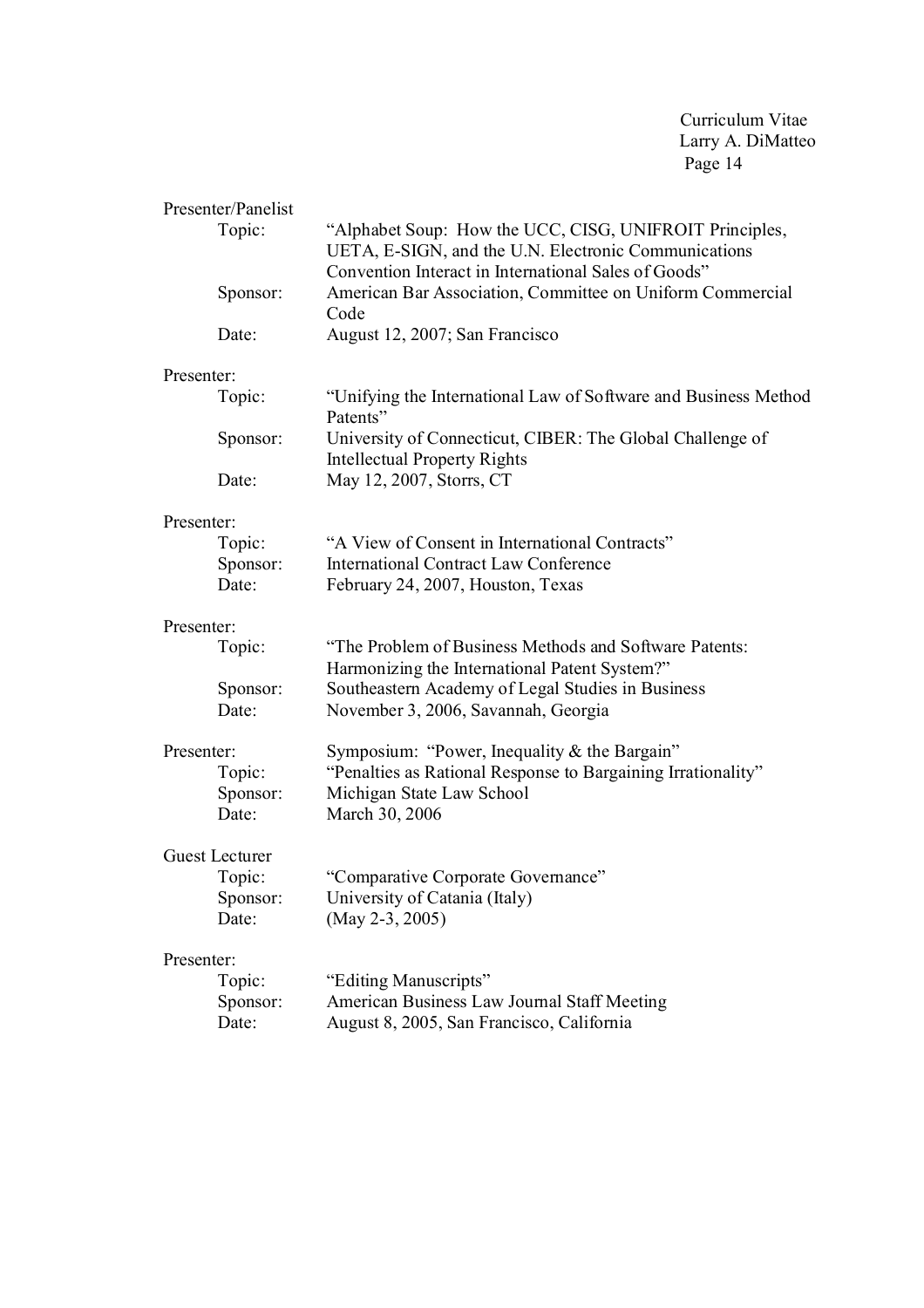| Co-Presenter: |                        |                                                                                 |  |
|---------------|------------------------|---------------------------------------------------------------------------------|--|
|               | Topic:                 | "A Consent Theory of Unconscionability: An Empirical Study of                   |  |
|               |                        | Law in Action"                                                                  |  |
|               | Sponsor:               | Southeastern Academy of Legal Studies in Business                               |  |
|               | Date:                  | November 8, 2004, Miami, Florida                                                |  |
| Panelist:     |                        |                                                                                 |  |
|               | Topic:                 | "International Legal Research and Publication"                                  |  |
|               | Sponsor:               | Academy of Legal Studies in Business                                            |  |
|               | Date:                  | August 18, 2004, Ottawa, Canada                                                 |  |
| Presenter:    |                        |                                                                                 |  |
|               | Topic:                 | "Symposium: Integrating International Materials into the                        |  |
|               |                        | Classroom: Using International Sales-Contract Law in the                        |  |
|               |                        | Classroom"                                                                      |  |
|               | Sponsor:               | Academy of Legal Studies in Business                                            |  |
|               | Date:                  | August 18, 2004, Ottawa, Canada                                                 |  |
| Presenter:    |                        |                                                                                 |  |
|               | Topic:                 | "Preparing Editorial Reviews of Manuscripts"                                    |  |
|               | Sponsor:               | American Business Law Journal & Academy of Legal Studies in                     |  |
|               |                        | <b>Business</b>                                                                 |  |
|               | Date:                  | August 18, 2004, Ottawa, Canada                                                 |  |
|               | Presenter:             |                                                                                 |  |
|               | Topic:                 | "Interpretation and Context: The Contextualist Turn in American<br>Contract Law |  |
|               | Sponsor:               | Southeastern Academy of Legal Studies in Business                               |  |
|               | Date:                  | October 10, 2002; Orlando, Florida                                              |  |
|               | Presenter and Panelist |                                                                                 |  |
|               | Topic:                 | "The Interpretive Turn in International Sales Law: Analysis of 15               |  |
|               |                        | Years of CISG Jurisprudence"                                                    |  |
|               | Sponsor:               | Academy of Legal Studies in Business                                            |  |
|               | Date:                  | August 16, 2003; Nashville, Tennessee                                           |  |
| Presenter     |                        |                                                                                 |  |
|               | Topic:                 | "Behavioral Economics and Contract Law: Testing for Heuristics"                 |  |
|               |                        | in the Negotiation of a Penalty Clause"                                         |  |
|               | Sponsor:               | Academy of Legal Studies in Business                                            |  |
|               | Date:                  | July 30, 2002; Las Vegas, Nevada                                                |  |
|               |                        |                                                                                 |  |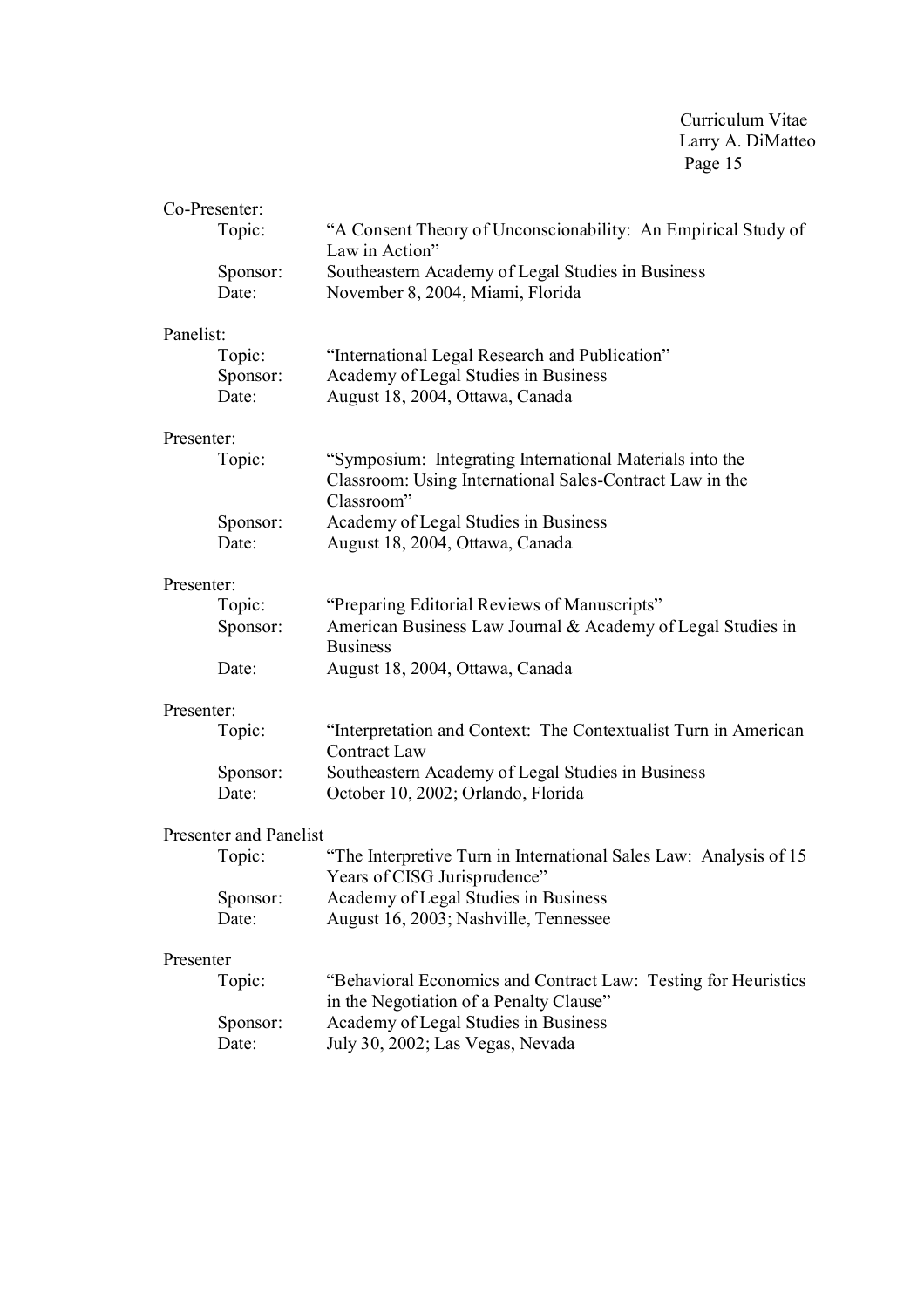| Lecturer: |                               |                                                                     |
|-----------|-------------------------------|---------------------------------------------------------------------|
|           | Topic:                        | "Foundations of Contract Law"                                       |
|           | Sponsor:                      | Boston University School of Management                              |
|           | Date:                         | October 10, 2001                                                    |
| Lecturer: |                               |                                                                     |
|           | Topic:                        | "Liability Traps in the United Nations Convention on Contracts for  |
|           |                               | the International Sale of Goods"                                    |
|           | Sponsor:                      | <b>Bentley College</b>                                              |
|           | Date                          | September 25, 2001                                                  |
|           | <b>Moderator and Panelist</b> |                                                                     |
|           | Topic:                        | "The Future of the WTO"                                             |
|           | Sponsor:                      | Academy of Legal Studies in Business                                |
|           | Date:                         | August 10, 2001; Albuquerque, New Mexico                            |
| Lecturer  |                               |                                                                     |
|           | Topic:                        | "The Law of Cyberspace"                                             |
|           | Sponsor:                      | The Chautauqua Institute                                            |
|           | Date:                         | June 26-28, 2001; Chautauqua, New York                              |
|           | Presenter (Symposium)         |                                                                     |
|           | Topic:                        | "International Internet Transactions and Business Method Patents"   |
|           | Sponsor:                      | Rutgers Computer & Technology Law Journal                           |
|           | Date:                         | April 12, 2001                                                      |
|           | <b>Moderator and Panelist</b> |                                                                     |
|           | Topic:                        | "Applying Law & Economics in Business Law Teaching and<br>Research" |
|           | Sponsor:                      | Academy of Legal Studies in Business                                |
|           | Date:                         | August 11, 2000; Baltimore, Maryland                                |
| Presenter |                               |                                                                     |
|           | Topic:                        | "A Theory of Efficient Penalty"                                     |
|           | Sponsor:                      | Academy of Legal Studies in Business                                |
|           | Date:                         | August 12, 2000; Baltimore, Maryland                                |
| Moderator |                               |                                                                     |
|           | Topic:                        | "Contract Law in the 21 <sup>st</sup> Century"                      |
|           | Sponsor:                      | Academy of Legal Studies in Business                                |
|           | Date:                         | August 12, 2000; Baltimore, Maryland                                |
|           |                               |                                                                     |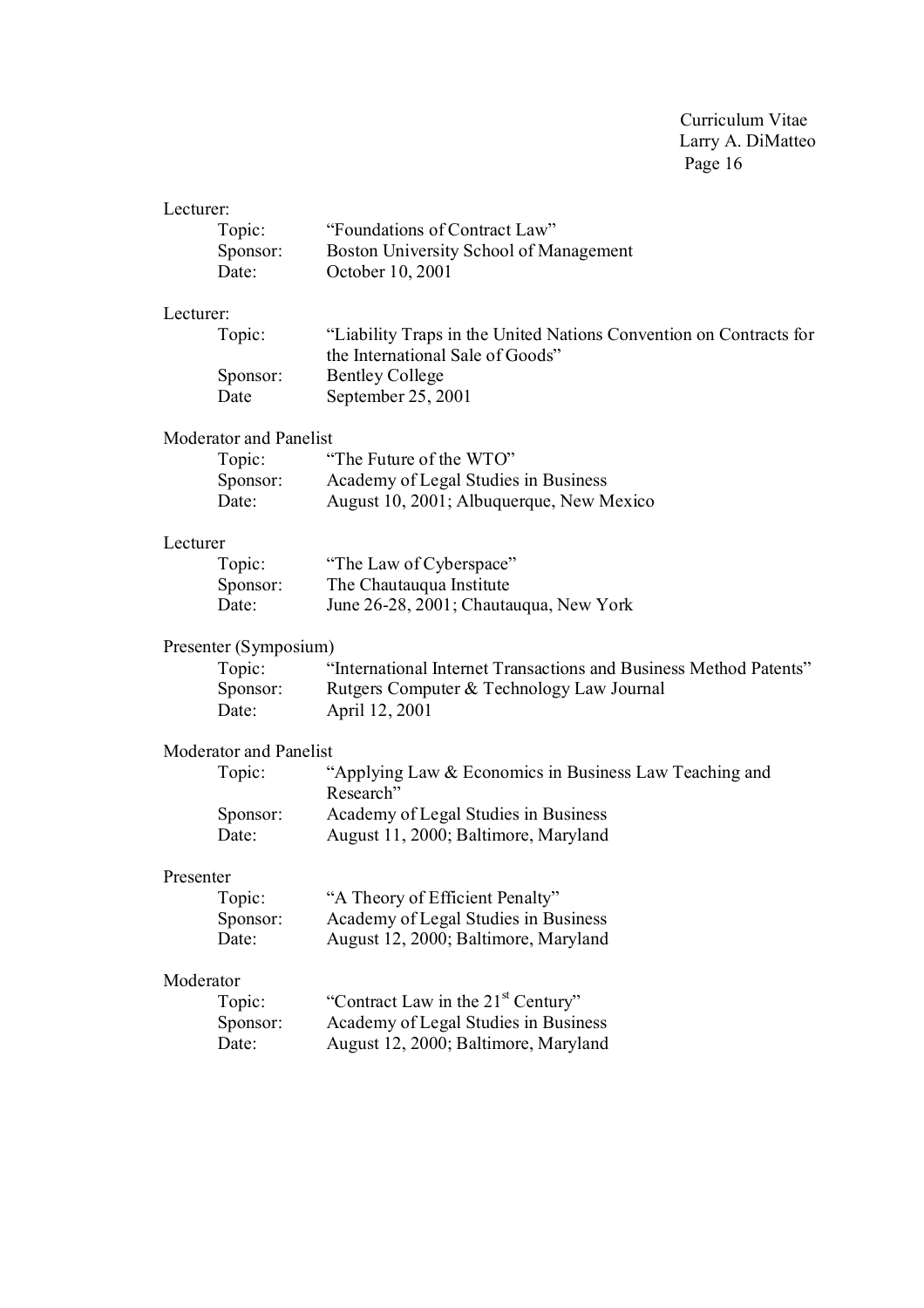| Presenter |                             |                                                                                                                                      |
|-----------|-----------------------------|--------------------------------------------------------------------------------------------------------------------------------------|
|           | Topic:                      | "A Theory of Efficient Penalty: Eliminating the Law of<br>Liquidated Damages"                                                        |
|           | Sponsor:                    | Hurst Research Seminar, Warrington College of Business,<br>University of Florida                                                     |
|           | Date:                       | February 26, 2000                                                                                                                    |
| Lecturer  |                             |                                                                                                                                      |
|           | Topic:<br>Sponsor:<br>Date: | "Ethical Issues in the Global Business Arena"<br>The Chautauqua Institute<br>July 3-6, 2000                                          |
| Presenter |                             |                                                                                                                                      |
|           | Topic:                      | "Judicial Assault on Freedom of Contract: Reconciling<br>Section 2-718 of the Uniform Commercial Code with<br>Certainty of Contract" |
|           | Sponsor:<br>Date:           | Academy of Legal Studies in Business<br>August 5, 1999; St. Louis, Missouri                                                          |
| Presenter |                             |                                                                                                                                      |
|           | Topic:                      | "Landmarks and Watersheds: Contract Law Scholarship<br>in the $20th$ Century"                                                        |
|           | Sponsor:<br>Date:           | Academy of Legal Studies in Business<br>August 7, 1999; St. Louis, Missouri                                                          |
| Panelist  |                             |                                                                                                                                      |
|           | Topic:                      | "Publishing in Business Journals"                                                                                                    |
|           | Sponsor:<br>Date:           | Academy of Legal Studies in Business<br>August 5, 1999; St. Louis, Missouri                                                          |
| Judge     |                             |                                                                                                                                      |
|           | Topic:                      | "Master Teacher Symposium"                                                                                                           |
|           | Sponsor:<br>Date:           | Academy of Legal Studies in Business<br>August 4, 1999; St. Louis, Missouri                                                          |
| Moderator |                             |                                                                                                                                      |
|           | Topic:                      | "Law and Ethics"                                                                                                                     |
|           | Sponsor:<br>Date:           | Association of Practical & Professional Ethics<br>February 27, 1999, Washington, D.C.                                                |
| Presenter |                             |                                                                                                                                      |
|           | Topic:                      | "The United Nations Convention on Contracts for the International<br>Sale of Goods, the Practitioner, and the Entrepreneur"          |
|           | Sponsor:<br>Date:           | Brandeis School of Law, University of Louisville<br>February 12, 1999                                                                |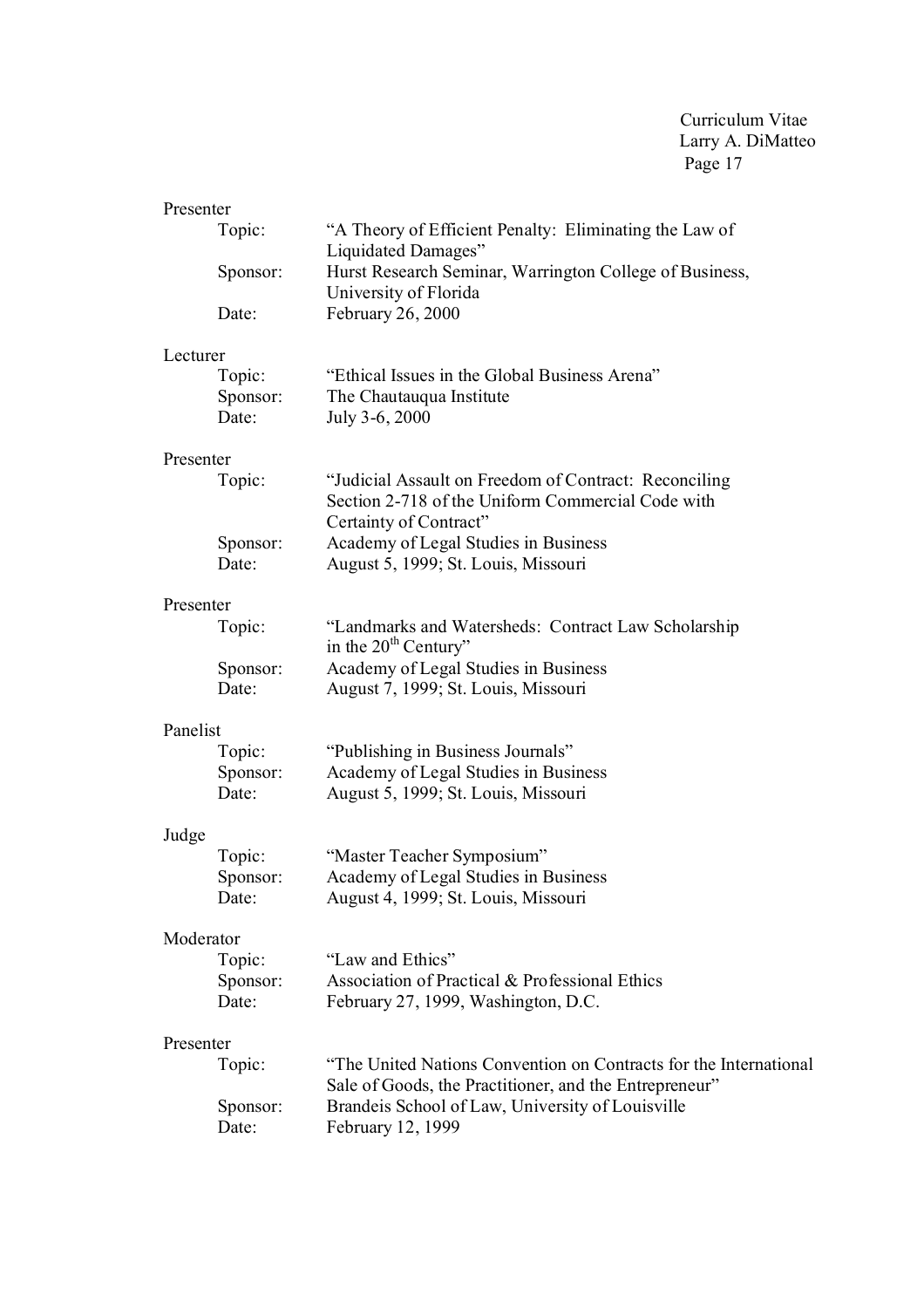| Presenter<br>Topic:<br>Sponsor:<br>Date:             | "The Evolution of Contractual Intent"<br>Stetson Law School, Tampa, Florida<br>January 8, 1999                             |
|------------------------------------------------------|----------------------------------------------------------------------------------------------------------------------------|
| <b>Guest Lecturer</b><br>Topic:<br>Sponsor:<br>Date: | "Contract Law and the Objective-Subjective Dialectic"<br>Loyola School of Law, New Orleans, Louisiana<br>November 11, 1998 |
| Presenter                                            | "Equity's Modification of Contract: An Analysis of the Twentieth                                                           |
| Topic:                                               | Century's Equitable Reformation of Contract Law"                                                                           |
| Sponsor:                                             | Academy of Legal Studies in Business                                                                                       |
| Date:                                                | August 20, 1998; San Diego, California                                                                                     |
| Presenter                                            | "The 10th Anniversary of the United Nations Convention for the                                                             |
| Topic:                                               | International Sale of Goods"                                                                                               |
| Sponsor:                                             | Academy of Legal Studies in Business                                                                                       |
| Date:                                                | August 20, 1998; San Diego, California                                                                                     |
| Presenter                                            | "The Inner Experience of Law: The Judicial Mind, Contract Law,                                                             |
| Topic:                                               | and the Objective-Subjective Dialectic"                                                                                    |
| Sponsor:                                             | Academy of Legal Studies in Business                                                                                       |
| Date:                                                | August 20, 1998; San Diego, California                                                                                     |
| <b>Guest Lecturer</b><br>Topic:<br>Sponsor:<br>Date: | "Commercial Contract Practice"<br>University at Buffalo Law School<br>January 5-9, 1998; Amherst, New York                 |
| Presenter<br>Topic:<br>Sponsor:<br>Date:             | "The Evolution of Equity in Contract"<br>Hurst Research Seminar--University of Florida<br>February 13-15, 1997             |
| Panelist                                             | "Incorporating the United Nations Convention on Contracts for the                                                          |
| Topic:                                               | International Sale of Goods into the Business Law Curriculum"                                                              |
| Sponsor:                                             | Academy of Legal Studies in Business                                                                                       |
| Date:                                                | August 14, 1997; Atlanta, Georgia                                                                                          |